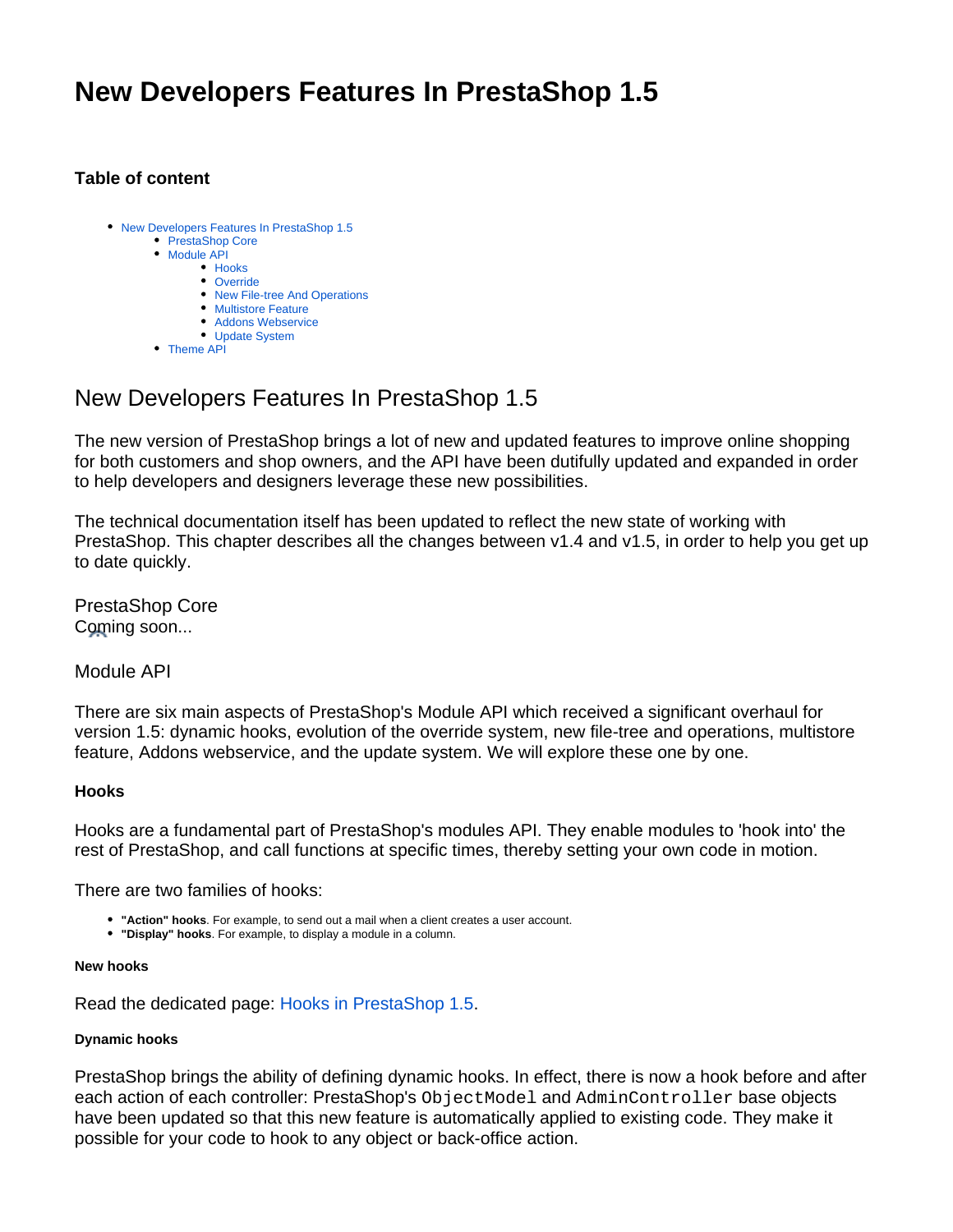```
public function add($autodate = true, $null_values = false)
{
         // @hook actionObject*AddBefore
         Hook::exec('actionObjectAddBefore', array('object' => $this));
         Hook::exec('actionObject'.get_class($this).'AddBefore', array('object' => $this));
}
```
This way, you can for instance ask for a module to hook itself to the action that is triggered before the creation of manufacturer. This will result in hookActionObjectManufacturerAddBefore.

Here is the list of available dynamic hooks:

- actionObjectAddBefore
- actionObject**ObjectName**AddBefore
- actionObjectAddAfter
- actionObject**ObjectName**AddAfter
- actionObjectUpdateBefore
- actionObject**ObjectName**UpdateBefore
- actionObjectUpdateAfter
- actionObject**ObjectName**UpdateAfter
- actionObjectDeleteBefore
- actionObject**ObjectName**DeleteBefore
- actionObjectDeleteAfter
- actionObject**ObjectName**DeleteAfter

There are more dynamic hooks in AdminControllers, and new ones will be added in the future.

Here is the list of available dynamic hooks:

- actionAdmin**ActionName**Before
- action**ControllerNameActionName**Before
- actionAdmin**ActionName**After
- action**ControllerNameActionName**After
- actionAdminControllerSetMedia

#### <span id="page-1-0"></span>**Override**

PrestaShop's override system, which was introduced with PrestaShop 1.4, makes it easier for third party developers to include changes to the core methods without changing the core files.

Until now, you could only override PrestaShop's classes and controllers by placing the appropriate file (s) in either the /override/classes folder or the /override/controllers one. The module API in PrestaShop 1.5 now enables you to override classes and controllers directly from a module.

For instance, should you need to override the  $Cart$ . php class, you could do this from a module: instead of placing your customized  $Cart$ , php file in the root's /override/classes folder, now you can simply put your Cart.php file directly in the /override/classes of your module's folder. PrestaShop will automatically merge of the module's overriding code and the overriding code that would already exist in the root /override folder.

The advantages are numerous, the major ones being:

- Easier to manage, install, and share along with the module itself.
- Multiple modules can make changes to the core classes, as long as they do not attempt to override the same functions.

## <span id="page-1-1"></span>**New File-tree And Operations**

In previous version of PrestaShop, there could be situations when you would have to call one of the module's file directly. For instance, when paying with the Cheque module, you would have to reach such a URL:<http://myprestashop.com/modules/cheque/payment.php>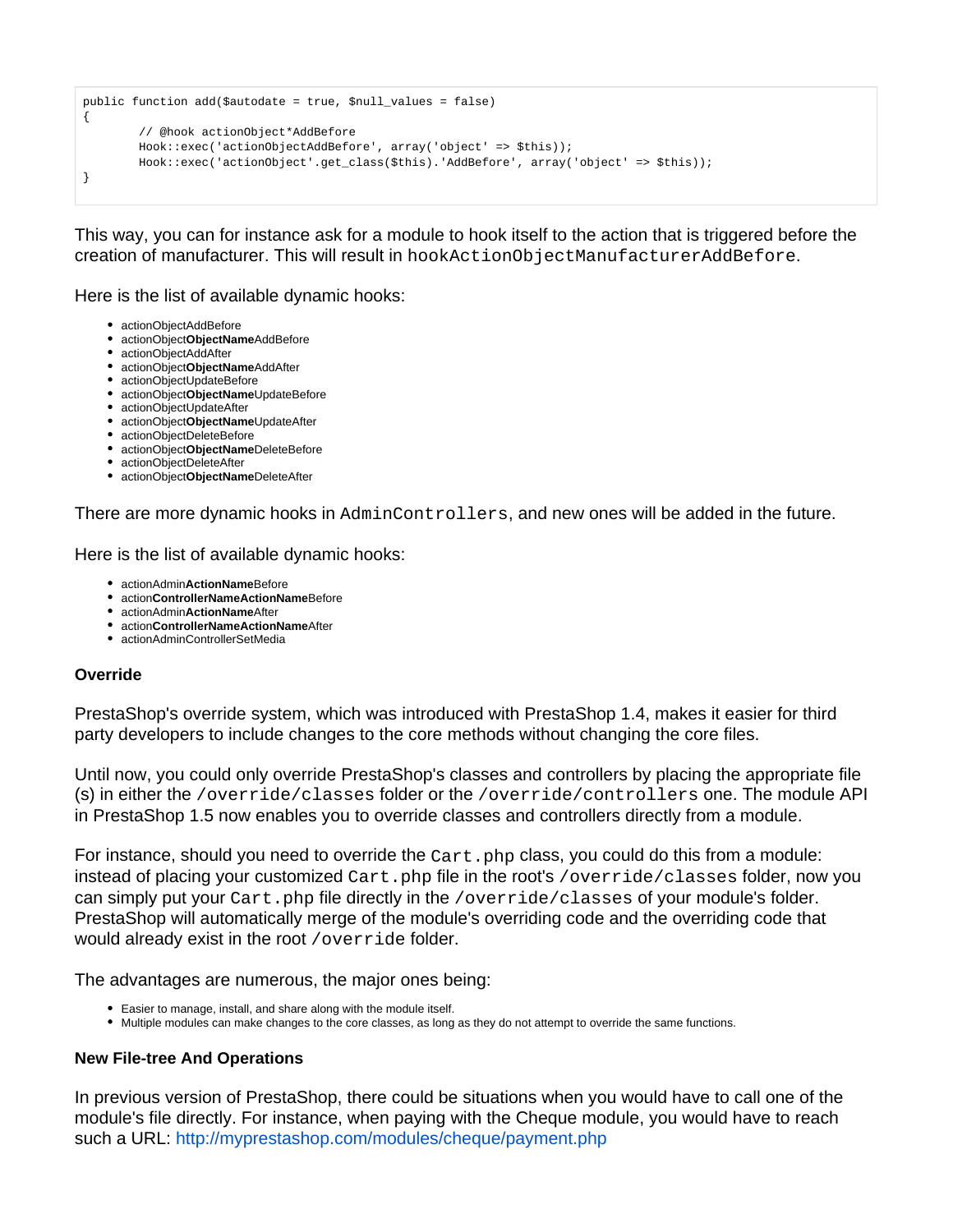It is now recommended to avoid directly calling files from the module. While it will still work in v1.5, we strongly advise you to refrain from it, and use this safer URL path: [http://myprestashop.com/index.php?](http://myprestashop.com/index.php?fc=module&module=cheque&controller=payment) [fc=module&module=cheque&controller=payment](http://myprestashop.com/index.php?fc=module&module=cheque&controller=payment)

This is achieved by using FrontController classes in your module. In the example of the Cheque module, the following file has been place in the module's file-tree: /modules/cheque/controllers/front/payment.php

That "class" name must be built using the following syntax: class ModuleNamePageName extends ModuleFrontController.

#### Here is an example:

```
class ChequePaymentModuleFrontController extends ModuleFrontController
{
  public $display_column_left = false;
  public $ssl = true;
  /**
  * @see FrontController::initContent()
  */
  public function initContent()
   {
    parent::initContent();
    $cart = $this->context->cart;
    if (!$this->module->checkCurrency($cart))
      Tools::redirect('index.php?controller=order');
    $this->context->smarty->assign(array(
      'nbProducts' => $cart->nbProducts(),
       'cust_currency' => $cart->id_currency,
     'currencies' => $this->module->getCurrency((int)$cart->id_currency),
      'total' => $cart->getOrderTotal(true, Cart::BOTH),
 'isoCode' => $this->context->language->iso_code,
 'chequeName' => $this->module->chequeName,
      'chequeAddress' => Tools::nl2br($this->module->address),
      'this_path' => $this->module->getPathUri(),
      'this_path_ssl' => Tools::getShopDomainSsl(true, true).__PS_BASE_URI__.'modules/'.$this->module->name.'/'
    ));
    $this->setTemplate('payment_execution.tpl');
  }
}
```
The payment execution.tpl template file, called at the end of this controller, must be placed in the following path: /modules/cheque/views/templates/front/payment\_execution.tpl

With this in place, when calling this URL: [http://myprestashop.com/index.php?](http://myprestashop.com/index.php?fc=module&module=cheque&controller=payment) [fc=module&module=cheque&controller=payment](http://myprestashop.com/index.php?fc=module&module=cheque&controller=payment), PrestaShop will automatically load the controller, provided it is correctly placed and named.

Generally speaking, a PrestaShop 1.5 module should now use the following file-tree:

- /config.xml: Automatically created by PrestaShop when the module is loaded.
- /mymodule.php
- /logo.jpg: Logo file, 16\*16 pixels. For versions of PrestaShop up to v1.4.
- /logo.png: Logo file, 32\*32 pixels. For PrestaShop 1.5 and later.
- /controllers/
- /controllers/front/myfile.php: As explained above.
- /upgrade/: Upgrade files. See [Update System.](http://doc.prestashop.com/display/PS15/New+Developers+Features+In+PrestaShop+1.5#NewDevelopersFeaturesInPrestaShop1.5-UpdateSystem)
- /translations/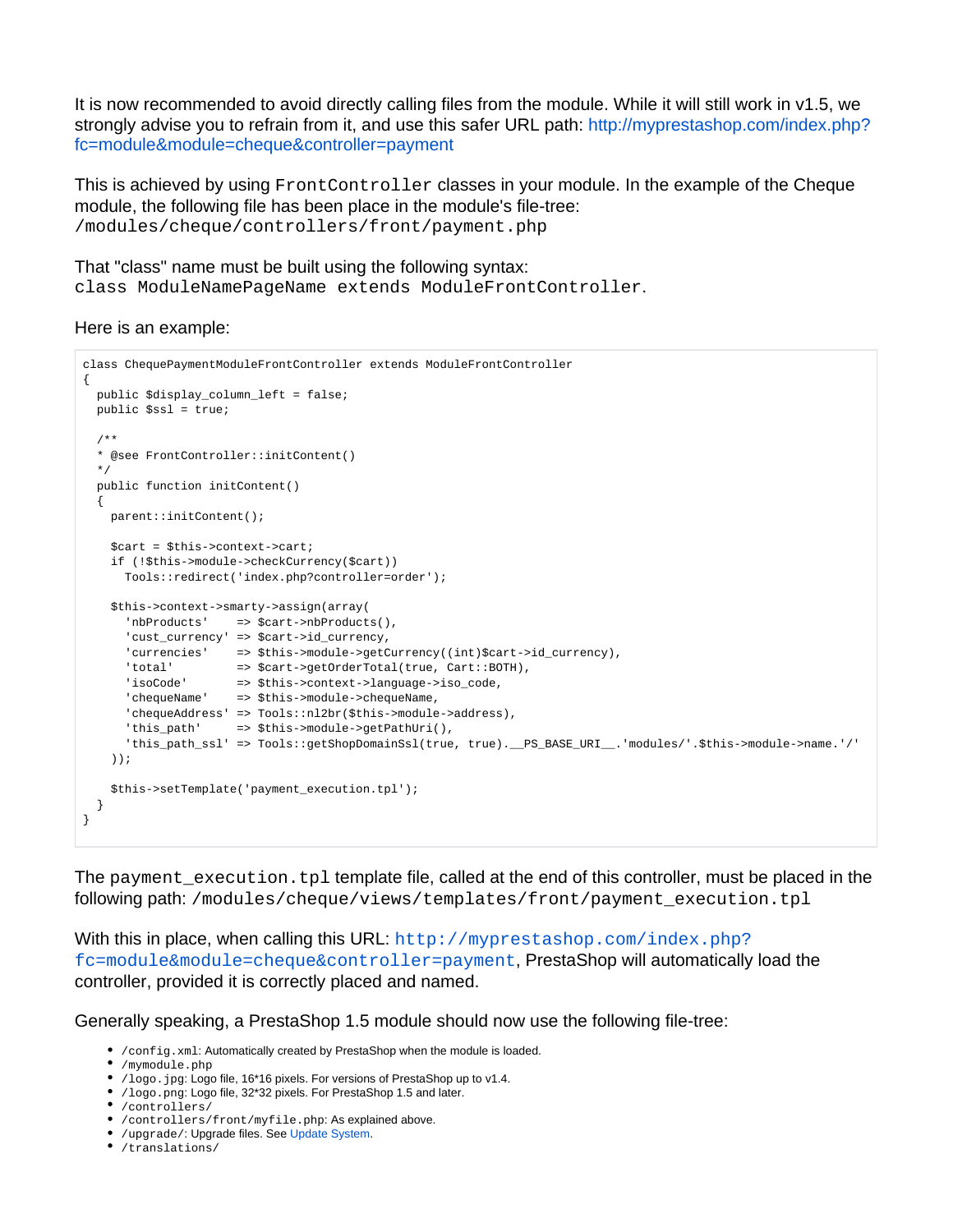- /translations/fr.php: French language file, created automatically when you start translating the module in your back-office.
- /translations/de.php: German (deutsch) language file, created automatically when you start translating the module in your back-office.
- /translations/...: ...and so on...
- $\bullet$  /views/
- /views/css/: For CSS files.
- /views/js/: For JavaScript files.
- /views/templates/admin
- /views/templates/admin/folder\_name: For template files used by the module's admin controllers. (e.g. "sample\_data" for the "SampleD ata" admin controller)
- /views/templates/front/: For template files used by the module's controllers.
- /views/templates/hooks/: For template files directly used by the module. For backward compatibility purposes, this type of files can also be placed in the root folder of the module.

#### <span id="page-3-0"></span>**Multistore Feature**

One of the major features of version 1.5 is the multistore feature, which enable shop owners to manage more than one shop with a single installation of PrestaShop. However, this has deep implications in the code of PrestaShop, and while all modules written for v1.4 should work as-is with v1. 5, most will not work as expected in the multistore context.

If your 1.4 module only stores its data using Configuration:: get and Configuration:: updateValue, it should have no problem working with multiple shops.

On the other hands, if the module stores its data within its own database tables, you will have to update these tables: add a  $id$  shop row in the table where you will store the shop's ID when saving data.

Failing that, your 1.4 module will work perfectly fine, but will have the very same configuration for every shops, which might not be what the module's users want.

#### <span id="page-3-1"></span>**Addons Webservice**

With PrestaShop 1.5, many native modules are not physically part of the original package, such as the PayPal module. They are in the module list, but their files are nowhere to be found in the /modules folder.

These missing modules have country-specific features, and therefore are downloaded from the PrestaShop Addons website [\(http://addons.prestashop.com/en/](http://addons.prestashop.com/en/)) depending on your shop's country, as set during the installation process. This way, shop owner can only access modules that are relevant to their country.

In effect, when clicking on a module's "Install" button, PrestaShop automatically downloads the most recent version of the module, further enabling you to benefit from the latest features for this module without having to update it right away.

## <span id="page-3-2"></span>**Update System**

PrestaShop has new module update system. If an installed module has a new version available on the Addons website [\(http://addons.prestashop.com/en/](http://addons.prestashop.com/en/)), PrestaShop will display an "Update" button, and the user will be able to perform the update with a single click.

The "Update" button also appears when the module has been installed manually (by uploading the module's zip file), and PrestaShop detects that a new version is available.

You can also add an update file to your module: create an /upgrade folder in your module's folder, and put your update files in it, using the install-ModuleVersion.php name norm.

For instance, the install-1.8.0.php file should be built like so: